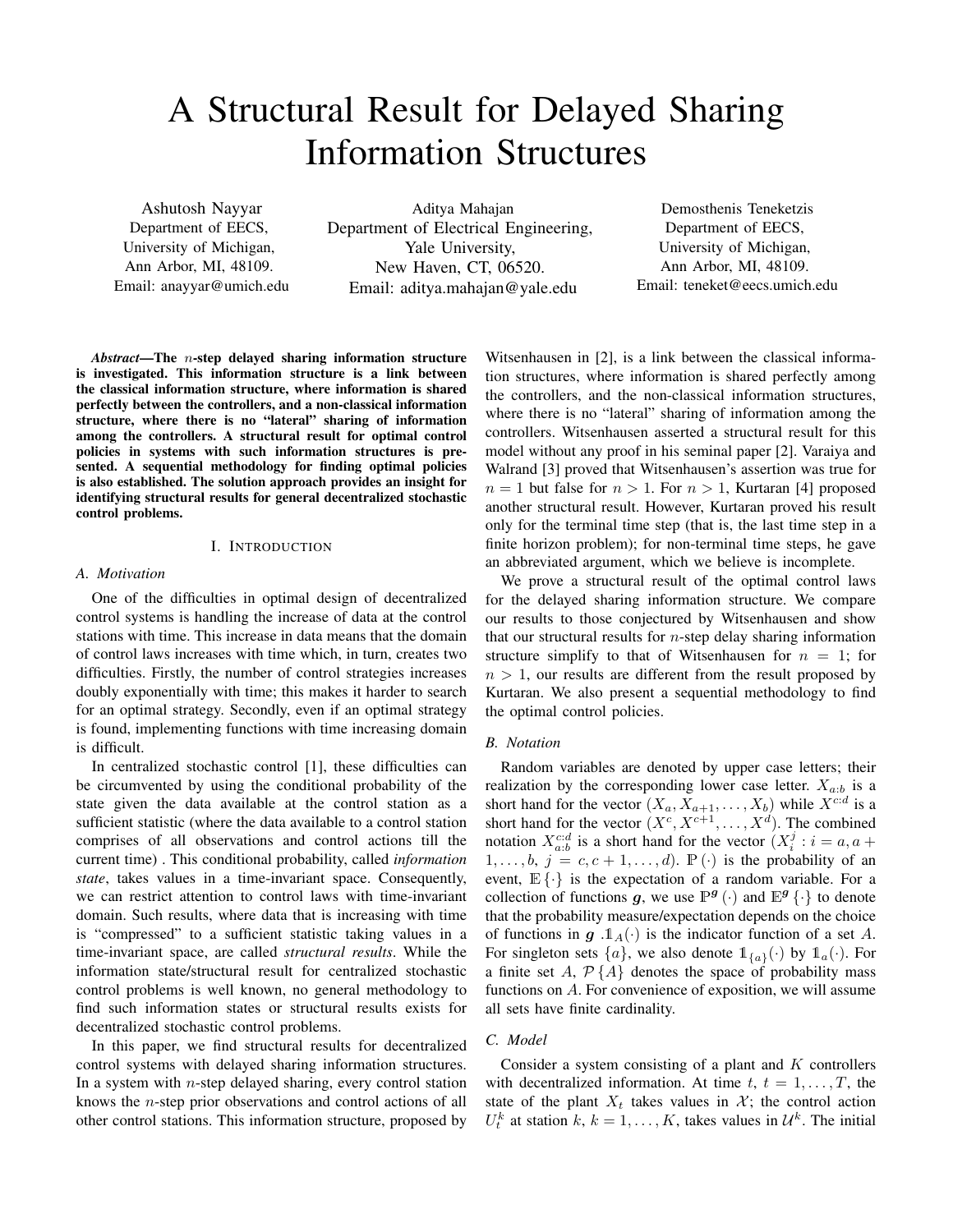state  $X_0$  of the plant is a random variable. With time, the plant evolves according to

$$
X_t = f_t(X_{t-1}, U_t^{1:K}, V_t)
$$
 (1)

where  $V_t$  is a random variable taking values in V. { $V_t$ ;  $t =$  $1, \ldots, T$  is a sequence of independent random variables that are also independent of  $X_0$ .

The system has K observation posts. At time  $t, t =$  $1, \ldots, T$ , the observation  $Y_t^k$  of post  $k, k = 1, \ldots, K$ , takes values in  $\mathcal{Y}^k$ . These observations are generated according to

$$
Y_t^k = h_t^k(X_{t-1}, W_t^k)
$$
 (2)

where  $W_t^k$  are random variables taking values in  $\mathcal{W}^k$ .  $\{W_t^k\}$ ;  $t = 1, \ldots, T; k = 1, \ldots, K$  are independent random variables that are also independent of  $X_0$  and  $\{V_t; t = 1, \ldots, T\}$ .

The system has  $n$ -step delayed sharing. This means that at time t, control station k observes the current observation  $Y_t^k$ of observation post k, the n steps old observations  $Y_{t-n}^{1:K}$  of all posts, and the *n* steps old actions  $U_{t-n}^{1:K}$  of all stations. Each station has perfect recall; so, it remembers everything that it has seen and done in the past. Thus, at time  $t$ , data available at station k can be written as  $(\Delta_t, \Lambda_t^k)$ , where

$$
\Delta_t \coloneqq (Y_{1:t-n}^{1:K}, U_{1:t-n}^{1:K})
$$

is the data known to all stations and

$$
\Lambda_t^k \coloneqq (Y_{t-n+1:t}^k, U_{t-n+1:t-1}^k)
$$

is the additional data known at station  $k, k = 1, \ldots, K$ . Let  $\mathcal{D}_t$  be the space of all possible realizations of  $\Delta_t$ ; and  $\mathcal{L}^k$  be the space of all possible realizations of  $\Lambda_t^k$ . Station k chooses action  $U_t^k$  according to a control law  $g_t^k$ , i.e.,

$$
U_t^k = g_t^k(\Lambda_t^k, \Delta_t). \tag{3}
$$

The choice of  $g = \{g_t^k; k = 1, ..., K; t = 1, ..., T\}$  is called a *design* or a *control strategy*. G denotes the class of all possible designs. At time t, a cost  $c_t(X_t, U_t^1, \dots, U_t^K)$  is incurred. The performance  $\mathcal{J}(\boldsymbol{q})$  of a design is given by the expected total cost under it, i.e.,

$$
\mathcal{J}(\boldsymbol{g}) = \mathbb{E}^{\boldsymbol{g}} \left\{ \sum_{t=1}^{T} c_t(X_t, U_t^{1:K}) \right\}
$$
 (4)

where the expectation is with respect to the joint measure on all the system variables induced by the choice of  $q$ . We consider the following problem.

*Problem 1:* Given the statistics of the primitive random variables  $X_0, \{V_t; t = 1, ..., T\}, \{W_t^k; k = 1, ..., K;$  $t = 1, \ldots, T$ , the plant functions  $\{f_t; t = 1, \ldots, T\}$ , the observation functions  $\{h_t^k; k = 1, \ldots, K; t = 1, \ldots, T\}$ , and the cost functions  $\{c_t; t = 1, \ldots, T\}$  choose a design  $g^*$  from  $G$  that minimizes the expected cost given by (4).

## *D. The structural results*

Witsenhausen [2] asserted the following structural result for Problem 1.

*Structural Result (Witsenhausen [2]):* In Problem 1, without loss of optimality we can restrict attention to control strategies of the form

$$
U_t^k = g_t^k(\Lambda_t^k, \mathbb{P}\left(X_{t-n} \mid \Delta_t\right)).\tag{5}
$$

Witsenhausen's result claims that all control stations can "compress" the common information  $\Delta_t$  to a sufficient statistic  $\mathbb{P}(X_{t-n} | \Delta_t)$ . Unlike  $\Delta_t$ , the size of  $\mathbb{P}(X_{t-n} | \Delta_t)$  does not increase with time.

As mentioned earlier, Witsenhausen asserted this result without a proof. Varaiya and Walrand [3] proved that the above separation result is true for  $n = 1$  but false for  $n > 1$ . Kurtaran [4] proposed an alternate structural result for  $n > 1$ .

*Structural Result (Kurtaran [4]):* In Problem 1, without loss of optimality we can restrict attention to control strategies of the form

$$
U_t^k = g_t^k \left( Y_{t-n+1:t}^k, \mathbb{P}^{g_{1:t-1}^{1:K}} \left( X_{t-n}, U_{t-n+1:t-1}^{1:K} \, \middle| \, \Delta_t \right) \right). \tag{6}
$$

Kurtaran used a different labeling of the time indices, so the statement of the result in his paper is slightly different from what we have stated above.

Kurtaran's result claims that all control stations can "compress" the common information  $\Delta_t$  to a sufficient statistic  $\mathbb{P}^{g_{1:t-1}^{1:K}}\left(X_{t-n}, U_{t-n+1:t-1}^{1:K} \mid \Delta_t\right)$ , whose size does not increase with time.

Kurtaran proved his result for only the terminal time-step and gave an abbreviated argument for non-terminal time-steps. In this paper, we prove a new structural result.

*Structural Result (this paper):* In Problem 1, without loss of optimality we can restrict attention to control strategies of the form

$$
U_t^k = g_t^k(\Lambda_t^k, \mathbb{P}^{g_{1:t-1}^{1:K}}\left(X_{t-1}, \Lambda_t^{1:K} \mid \Delta_t\right)).
$$
 (7)

This result claims that all control stations can "compress" the common information  $\Delta_t$  to a sufficient statistic  $\mathbb{P}^{g_{1:K-1}^{1:K}}\left(X_{t-1},\Lambda_t^{1:K} \mid \Delta_t\right)$ , whose size does not increase with time.

Our structural results cannot be derived from Kurtaran's result and vice-versa. At present, we are not sure of the correctness of Kurtaran's result. As we mentioned before, we believe that the proof given by Kurtaran is incomplete. We have not been able to complete Kurtaran's proof; neither have we been able to find a counterexample to his result.

## II. STRUCTURAL RESULT

In this section, we prove the structural result (7) for optimal strategies of the  $K$  control stations. For the ease of notation, we first prove the result for  $K = 2$ , and then show how to extend it for general  $K$ . We refer the reader to [5] for detailed proofs of the results.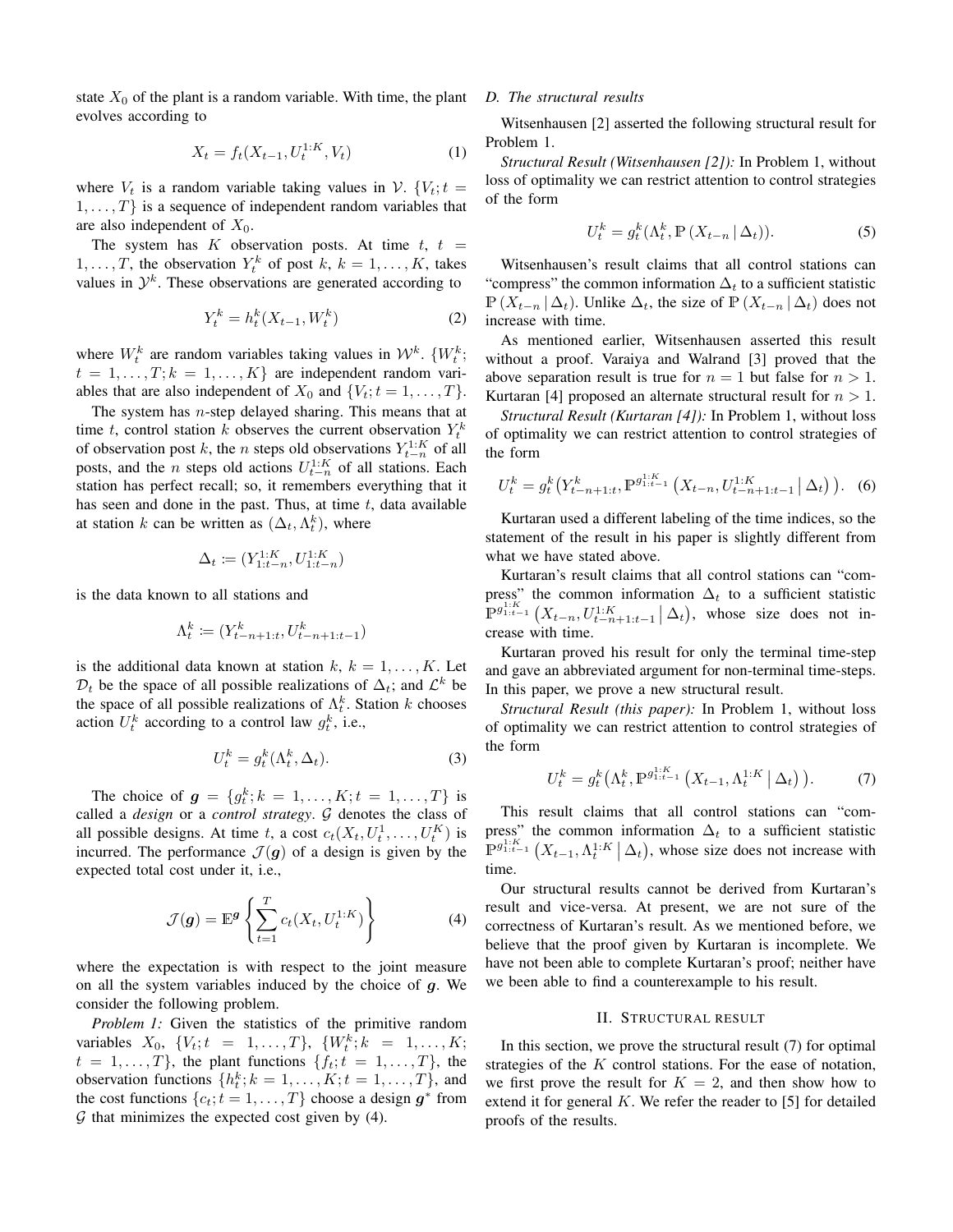## *A. Two Controller system*  $(K = 2)$

The proof for  $K = 2$  proceeds as follows:

- 1) First, we formulate a centralized stochastic control problem from the point of view of a coordinator who observes the shared information  $\Delta_t$ , but does not observe the private information  $(\Lambda_t^1, \Lambda_t^2)$  of the two controllers.
- 2) Next, we argue that any strategy for the coordinator's problem can be implemented in the original problem and vice versa. Hence, the two problems are equivalent.
- 3) Then, we identify states sufficient for input-output mapping for the coordinator's problem.
- 4) Finally, we transform the coordinator's problem into a MDP (Markov decision process), and obtain a structural result for the coordinator's problem. This structural result is also a structural result for the delayed sharing information strucutres due to the equivalence between the two problems.

Below, we elaborate on each of these stages.

#### *Stage 1*

We consider the following modified problem. In the model described in Section I-C, in addition to the two controllers, a coordinator that knows the common (shared) information  $\Delta_t$ available to both controllers at time  $t$  is present. At time  $t$ , the coordinator decides the *partial functions*

$$
\gamma_t^k: \mathcal{L}^k \mapsto \mathcal{U}^k
$$

for each controller  $k, k = 1, 2$ . The choice of the partial functions at time  $t$  is based on the realization of the common (shared) information and the partial functions selected before time t. These functions map each controller's *private information*  $\Lambda_t^k$  to its control action  $U_t^k$  at time t. The coordinator then informs all controllers of all the partial functions it selected at time  $t$ . Each controller then uses its assigned partial function to generate a control action as follows.

$$
U_t^k = \gamma_t^k(\Lambda_t^k). \tag{8}
$$

The system dynamics and the cost are same as in the original problem. At next time step, the coordinator observes the new common observation

$$
Z_{t+1} := \{Y_{t-n+1}^1, Y_{t-n+1}^2, U_{t-n+1}^1, U_{t-n+1}^2\}.
$$
 (9)

Thus at the next time, the coordinator knows  $\Delta_{t+1} = Z_{t+1} \cup$  $\Delta_t$  and its choice of all past partial functions and it selects the next partial functions for each controller. The system proceeds sequentially in this manner until time horizon T.

In the above formulation, the only decision maker is the coordinator: the individual controllers simply carry out the necessary evaluations prescribed by  $(8)$ . At time t, the coordinator knows the common (shared) information  $\Delta_t$  and all past partial functions  $\gamma_{1:t-1}^1$  and  $\gamma_{1:t-1}^2$ . The coordinator uses a decision rule  $\psi_t$  to map this information to its decision, that is,

$$
(\gamma_t^1, \gamma_t^2) = \psi_t(\Delta_t, \gamma_{1:t-1}^1, \gamma_{1:t-1}^2), \tag{10}
$$

or equivalently,

$$
\gamma_t^k = \psi_t^k(\Delta_t, \gamma_{1:t-1}^1, \gamma_{1:t-1}^2), \quad k = 1, 2. \tag{11}
$$

The choice of  $\psi = {\psi_t; t = 1, ..., T}$  is called a *coordination strategy*. Ψ denotes the class of all possible coordination strategies. The performance of a coordinating strategy is given by the expected total cost under that strategy, that is,

$$
\hat{\mathcal{J}}(\psi) = \mathbb{E}^{\psi} \left\{ \sum_{t=1}^{T} c_t(X_t, U_t^1, U_t^2) \right\}
$$
(12)

where the expectation is with respect to the joint measure on all the system variables induced by the choice of  $\psi$ . The coordinator has to solve the following optimization problem.

*Problem 2 (The Coordinator's Optimization Problem):* Given the system model of Problem 1, choose a coordination strategy  $\psi^*$  from  $\Psi$  that minimizes the expected cost given by (12).

#### *Stage 2*

We now show that the Problem 2 is equivalent to Problem 1. Specifically, we will show that any design  $q$  for Problem 1 can be implemented by the coordinator in Problem 2 with the same value of the problem objective. Conversely, any coordination strategy  $\psi$  in Problem 2 can be implemented in Problem 1 with the same value of the performance objective.

Any design  $g$  for Problem 1 can be implemented by the coordinator in Problem 2 as follows. At time  $t$  the coordinator selects partial functions  $(\gamma_t^1, \gamma_t^2)$  using the common (shared) information  $\delta_t$  as follows.

$$
\gamma_t^k(\cdot) = g_t^k(\cdot, \delta_t) =: \psi_t^k(\delta_t), \quad k = 1, 2. \tag{13}
$$

Consider Problems 1 and 2. Use design  $g$  in Problem 1 and coordination strategy  $\psi$  given by (13) in Problem 2. Fix a specific realization of the initial state  $X_0$ , the plant disturbance  $\{V_t; t = 1, \ldots, T\}$ , and the observation noise  $\{W_t^1, W_t^2\}$  $t = 1, \ldots, T$ . Then, the choice of  $\psi$  according to (13) implies that the realization of the state  $\{X_t; t = 1, \ldots, T\}$ , the observations  $\{Y_t^1, Y_t^2; t = 1, \ldots, T\}$ , and the control actions  $\{U_t^1, U_t^2; t = 1, \ldots, T\}$  are identical in Problem 1 and 2. Thus, any design  $g$  for Problem 1 can be implemented by the coordinator in Problem 2 by using a coordination strategy given by  $(13)$  and the total expected cost under g in Problem 1 is same as the total expected cost under the coordination strategy given by (13) in Problem 2.

By a similar argument, any coordination strategy  $\psi$  for Problem 2 can be implemented by the control stations in Problem 1 as follows. At time 1, both stations know  $\delta_1$ ; so, all of them can compute  $\gamma_1^1 = \psi_1^1(\delta_1)$ ,  $\gamma_1^2 = \psi_1^2(\delta_1)$ . Then station k chooses action  $u_1^k = \gamma_1^k(\lambda_1^k)$ . Thus,

$$
g_1^k(\lambda_1^k, \delta_1) = \psi_1^k(\delta_1)(\lambda_1^k), \quad k = 1, 2. \tag{14a}
$$

At time 2, both stations know  $\delta_2$  and  $\gamma_1^1, \gamma_1^2$ , so both of them can compute  $\gamma_2^k = \psi_2^k(\delta_2, \gamma_1^1, \gamma_1^2)$ ,  $k = 1, 2$ . Then station k chooses action  $u_2^k = \gamma_2^k(\lambda_2^k)$ . Thus,

$$
g_2^k(\lambda_2^k, \delta_2) = \psi_2^k(\delta_2, \gamma_1^1, \gamma_1^2)(\lambda_2^k), \quad k = 1, 2. \tag{14b}
$$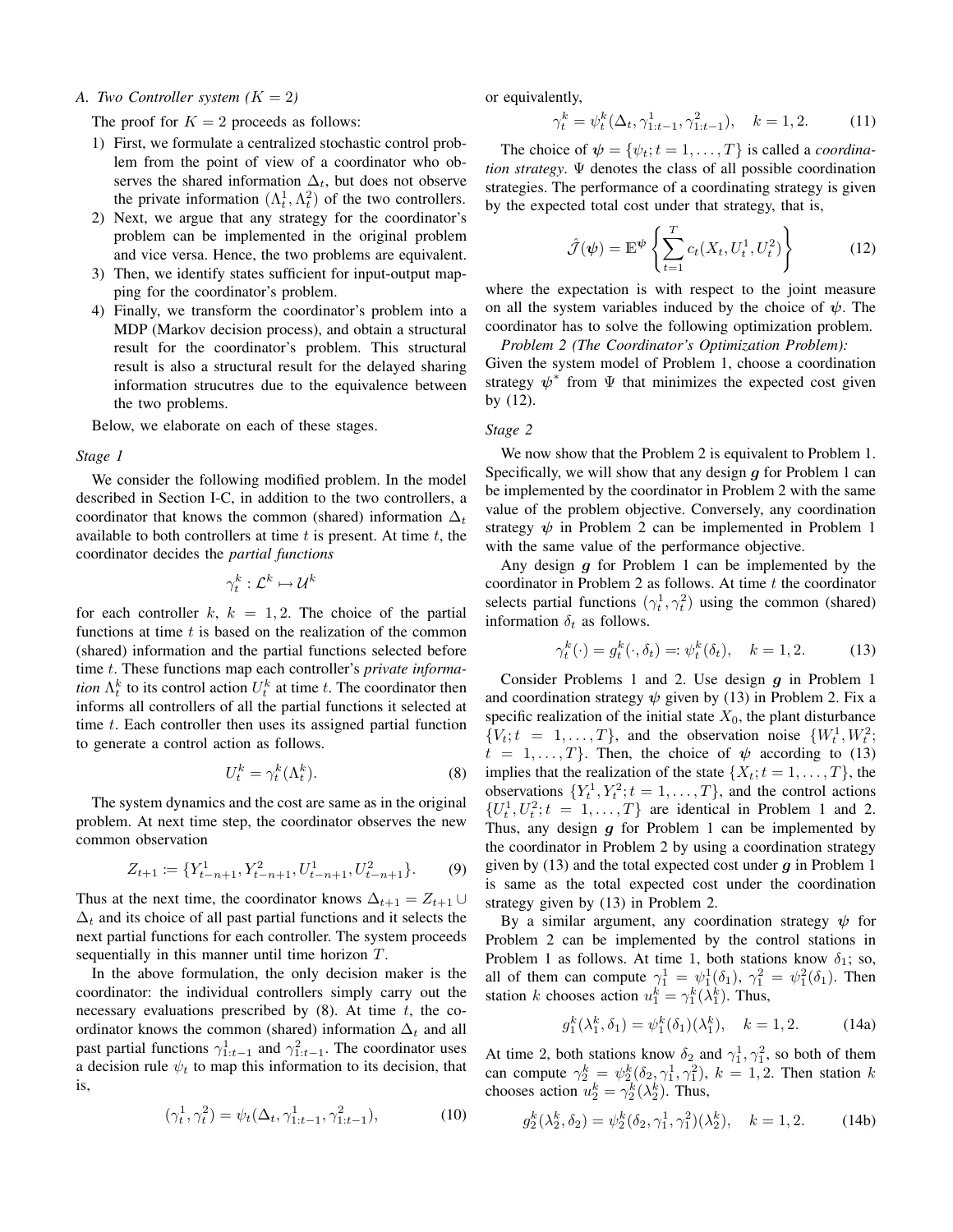Proceeding this way, at time t both stations know  $\delta_t$  and  $\gamma_{1:t-1}^1$  and  $\gamma_{1:t-1}^2$ , so both of them can compute  $(\gamma_{1:t}^1, \gamma_{1:t}^2)$  =  $\psi_t(\delta_t, \gamma_{1:t-1}^1, \gamma_{1:t-1}^2)$ . Then, station k chooses action  $u_t^k$  =  $\gamma_t^k(\lambda_t^k)$ . Thus,

$$
g_t^k(\lambda_t^k, \delta_t) = \psi_t^k(\delta_t, \gamma_{1:t-1}^1, \gamma_{1:t-1}^2)(\lambda_t^k), \quad k = 1, 2. \quad (14c)
$$

Now consider Problems 2 and 1. Use coordinator strategy  $\psi$ in Problem 2 and design  $g$  given by (14) in Problem 1. Fix a specific realization of the initial state  $X_0$ , the plant disturbance  $\{V_t; t = 1, \ldots, T\}$ , and the observation noise  $\{W_t^1, W_t^2\}$  $t = 1, \ldots, T$ . Then, the choice of g according to (14) implies that the realization of the state  $\{X_t; t = 1, \ldots, T\}$ , the observations  $\{Y_t^1, Y_t^2; t = 1, \ldots, T\}$ , and the control actions  $\{U_t^1, U_t^2; t = 1, \ldots, T\}$  are identical in Problem 2 and 1. Hence, any coordination strategy  $\psi$  for Problem 2 can be implemented by the stations in Problem 1 by using a design given by (14) and the total expected cost under  $\psi$  in Problem 2 is same as the total expected cost under the design given by (14) in Problem 1.

Since Problems 1 and 2 are equivalent, we derive structural results for the latter problem. Unlike, Problem 1, where we have multiple control stations, the coordinator is the only decision maker in Problem 2.

#### *Stage 3*

We now look at Problem 2 as a controlled input-output system from the point of view of the coordinator and identify a state sufficient for input-output mapping. From the coordinator's viewpoint, the input at time  $t$  has two components: a stochastic input that consists of the plant disturbance  $V_t$ and observation noises  $W_t^1, W_t^2$ ; and a controlled input that consists of the partial functions  $\gamma_t^1, \gamma_t^2$ . The output is the observations  $Z_{t+1}$  given by (9). The cost is given by  $c_t(X_t, U_t^1, U_t^2)$ . We want to identify a state sufficient for input-output mapping for this system.

A variable is a state sufficient for input output mapping of a control system if it satisfies the following properties (see [6]).

- P1) The next state is a function of the current state and the current inputs.
- P2) The current output is function of the current state and the current inputs.
- P3) The instantaneous cost is a function of the current state, the current control inputs, and the next state.

We claim that such a state for Problem 2 is the following. *Definition 1:* For each t define

$$
S_t := (X_{t-1}, \Lambda_t^1, \Lambda_t^2) \tag{15}
$$

Next we show that  $S_t$ ,  $t = 1, 2, \ldots, T+1$ , satisfy properties (P1)–(P3). Specifically, we have the following.

*Proposition 1:*

1) There exist functions 
$$
\hat{f}_t
$$
,  $t = 2, ..., T$  such that

$$
S_{t+1} = \hat{f}_{t+1}(S_t, V_t, W_{t+1}^1, W_{t+1}^2, \gamma_t^1, \gamma_t^2). \tag{16}
$$

2) There exist functions  $\hat{h}_t$ ,  $t = 2, \dots, T$  such that

$$
Z_t = \hat{h}_t(S_{t-1}).\tag{17}
$$

3) There exist functions  $\hat{c}_t$ ,  $t = 1, \ldots, T$  such that

$$
c_t(X_t, U_t^1, U_t^2) = \hat{c}_t(S_t, \gamma_t^1, \gamma_t^2, S_{t+1}).
$$
 (18)

*Proof:* The proposition is an immediate consequence of the definitions of  $S_t$ ,  $Z_t$ ,  $\Lambda_t^k$ , the dynamics and observation equations of the system given by (1) and (2) and the evaluations carried out by the control stations according to (8).

## *Stage 4*

Proposition 1 establishes  $S_t$  as the state sufficient for inputoutput mapping for the coordinator's problem. We now define information states for the coordinator.

*Definition 2 (Information States):* For a coordination strategy  $\psi$ , define *information states*  $\Pi_t$  as

$$
\Pi_t(s_t) \coloneqq \mathbb{P}^{\Psi}\left(S_t = s_t \, \big| \, \Delta_t, \gamma_{1:t-1}^1, \gamma_{1:t-1}^2\right). \tag{19}
$$

As shown in Proposition 1, the state evolution of  $S_t$  depends on the controlled inputs  $(\gamma_t^1, \gamma_t^2)$  and the random noise  $(V_t, W_{t+1}^1, W_{t+1}^2)$ . This random noise is independent across time. Consequently,  $\Pi_t$  evolves in a controlled Markovian manner as below.

*Proposition 2:* For  $t = 1, \ldots, T-1$ , there exists functions  $F_t$  (which do not depend on the coordinator's strategy) such that

$$
\Pi_{t+1} = F_{t+1}(\Pi_t, \gamma_t^1, \gamma_t^2, Z_{t+1}).
$$
\n(20)

At  $t = 1$ , since there is no shared information,  $\Pi_1$  is simply the unconditional probability  $\mathbb{P}(S_1) = \mathbb{P}(X_0, Y_1^1, Y_1^2)$ . Thus,  $\Pi_1$  is fixed a priori from the joint distribution of the primitive random variables and does not depend on the choice of coordinator's strategy  $\psi$ . Proposition 2 shows that at  $t = 2, \ldots, T$ ,  $\Pi_t$  depends on the strategy  $\psi$  only through the choices of  $\gamma_{1:t-1}^1$  and  $\gamma_{1:t-1}^2$ . Moreover, as shown in Proposition 1, the instantaneous cost at time  $t$  can be written in terms of the current and next states  $(S_t, S_{t+1})$  and the control inputs  $(\gamma_t^1, \gamma_t^2)$ . Combining the above two properties, we get the following:

*Proposition 3:* The process  $\Pi_t$ ,  $t = 1, 2, \ldots, T$  is a controlled Markov chain with  $\gamma_t^1, \gamma_t^2$  as the control actions at time t, i.e.,

$$
\mathbb{P}\left(\Pi_{t+1} \,|\, \Delta_t, \Pi_{1:t}, \gamma_{1:t}^1, \gamma_{1:t}^2\right) = \mathbb{P}\left(\Pi_{t+1} \,|\, \Pi_t, \gamma_t^1, \gamma_t^2\right). (21)
$$

Furthermore, there exists a deterministic function  $C_t$  such that

$$
\mathbb{E}\left\{\hat{c}_t(S_t, \gamma_t^1, \gamma_t^2, S_{t+1}) \mid \Delta_t, \Pi_{1:t}, \gamma_{1:t}^1, \gamma_{1:t}^2\right\} = C_t(\Pi_t, \gamma_1^1, \gamma_t^2).
$$
\n(22)  
The controlled Markov property of the process [U<sub>t</sub> +

The controlled Markov property of the process  $\{\Pi_t, t =$  $1, \ldots, T$  immediately gives rise to the following structural result.

*Theorem 1:* In Problem 2, without loss of optimality we can restrict attention to coordination strategies of the form

$$
(\gamma_t^1, \gamma_t^2) = \psi_t(\Pi_t), \quad t = 1, \dots, T.
$$
 (23)

*Proof:* From Proposition 3, we conclude that the optimization problem for the coordinator is to control the evolution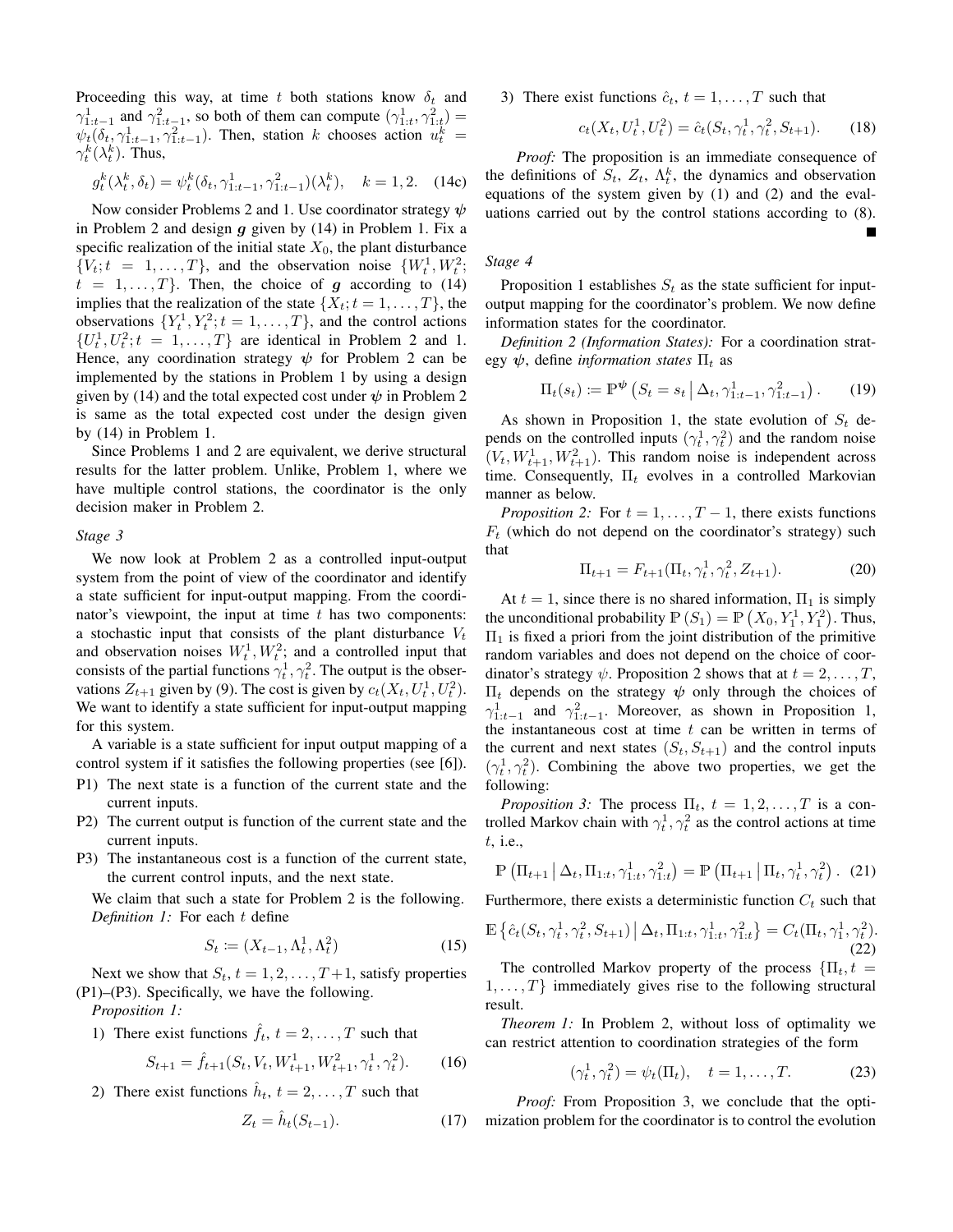of the controlled Markov process  $\{\Pi_t, t = 1, 2, ..., T\}$ by selecting the partial functions  $\{\gamma_t^1, \gamma_t^2, t = 1, 2, ..., T\}$ in order to minimize  $\sum_{t=1}^{T} \mathbb{E} \left\{ C_t(\Pi_t, \gamma_t^1, \gamma_t^2) \right\}$ . This is an instance of the well-known Markov decision problems where it is known that the optimal strategy is a function of the current state. Thus, the structural result follows from Markov decision theory [1].

The above result can also be stated in terms of the original problem.

*Theorem 2 (Structural Result):* In Problem 1 with  $K = 2$ , without loss of optimality we can restrict attention to coordination strategies of the form

$$
U_t^k = g_t^k(\Lambda_t^k, \Pi_t), \quad k = 1, 2. \tag{24}
$$

where

$$
\Pi_t = \mathbb{P}^{(g_{1:t-1}^1, g_{1:t-1}^2)}\left(X_{t-1}, \Lambda_t^1, \Lambda_t^2 \mid \Delta_t\right) \tag{25}
$$

where  $\Pi_1 = \mathbb{P}(X_0, Y_1^1, Y_1^2)$  and for  $t = 2, \dots, T$ ,  $\Pi_t$  is evaluated as follows:

$$
\Pi_{t+1} = F_{t+1}(\Pi_t, g_t^1(\cdot, \Pi_t), g_t^2(\cdot, \Pi_t), Z_{t+1})
$$
 (26)

*Proof:* Theorem 1 established the structure of the optimal coordination strategy. As we argued in Stage 2, this optimal coordination strategy can be implemented in Problem 1 and is optimal for the objective (4). At  $t = 1$ ,  $\Pi_1 = \mathbb{P}\left(X_0, Y_1^1, Y_1^2\right)$ is known to both controllers and they can use the optimal coordination strategy to select partial functions according to:

$$
(\gamma_1^1, \gamma_1^2) = \psi_1(\Pi_1)
$$

Thus,

$$
U_1^k = \gamma_1^k(\Lambda_1^k) = \psi_1^k(\Pi_1)(\Lambda_1^k) =: g_1^k(\Lambda_1^k, \Pi_1), \quad k = 1, 2.
$$
\n(27)

At time instant  $t + 1$ , both controllers know  $\Pi_t$  and the common observations  $Z_{t+1} = (Y_{t-n+1}^1, Y_{t-n+1}^2,$  $U_{t-n+1}^1, U_{t-n+1}^2$ ; they use the partial functions  $(g_t^1(\cdot, \Pi_t), g_t^2(\cdot, \Pi_t))$  in equation (20) to evaluate  $\Pi_{t+1}$ . The control actions at time  $t + 1$  are given as:

$$
U_{t+1}^k = \gamma_{t+1}^k(\Lambda_{t+1}^k) = \psi_{t+1}(\Pi_{t+1})(\Lambda_{t+1}^k)
$$
  
=:  $g_{t+1}^k(\Lambda_{t+1}^k, \Pi_{t+1}), \quad k = 1, 2.$  (28)

Moreover, using the design  $g$  defined according to (28), the coordinator's information state  $\Pi_t$  can also be written as:

$$
\Pi_{t} = \mathbb{P}^{\psi}\left(X_{t-1}, \Lambda_{t}^{1}, \Lambda_{t}^{2} \mid \Delta_{t}, \gamma_{1:t-1}^{1}, \gamma_{1:t-1}^{2}\right) \n= \mathbb{P}^{\mathcal{g}}\left(X_{t-1}, \Lambda_{t}^{1}, \Lambda_{t}^{2} \mid \Delta_{t}, g_{1}^{1:2}(\cdot, \Pi_{1}), \dots, g_{t-1}^{1:2}(\cdot, \Pi_{t-1})\right) \n= \mathbb{P}^{(g_{1:t-1}^{1}, g_{1:t-1}^{2})}\left(X_{t-1}, \Lambda_{t}^{1}, \Lambda_{t}^{2} \mid \Delta_{t}\right)
$$
\n(29)

where we dropped the partial functions from the conditioning terms in (29) because under the given control laws  $(g_{1:t-1}^1, g_{1:t-1}^2)$ , the partial functions used from time 1 to  $t-1$ can be evaluated from  $\Delta_t$  (by using Proposition 2 to evaluate  $\Pi_{1:t-1}$ ).

Theorem 2 establishes the first structural result stated in Section I-D for  $K = 2$ . In the next section, we show how to extend the result for general K.

#### *B. Extension to General* K

Theorem 2 for two controllers  $(K = 2)$  can be easily extended to general  $K$  by following the same sequence of arguments as in stages 1 to 4 above. Thus, at time  $t$ , the coordinator introduced in Stage 1 now selects partial functions  $\gamma_t^k : \mathcal{L}^k \mapsto \mathcal{U}^k$ , for  $k = 1, 2, ..., K$ . The state sufficient for input output mapping from the coordinator's perspective is given as  $S_t \coloneqq (X_{t-1}, \Lambda_t^{1:K})$  and the information state  $\Pi_t$  for the coordinator is

$$
\Pi_t(s_t) \coloneqq \mathbb{P}^\Psi \left( S_t = s_t \, \middle| \, \Delta_t, \gamma_{1:t-1}^{1:K} \right). \tag{30}
$$

Results analogous to Propositions 1–3 can now be used to conclude the structural result of Theorem 2 for general K.

## *C. One-Step Delay*

In this section, we focus on the one-step delay information structure, that is, we take  $n = 1$ . For a two-controller system with  $n = 1$ , we have,  $\Delta_t = (Y_{1:t-1}^1, Y_{1:t-1}^2, U_{1:t-1}^1, U_{1:t-1}^2)$ ,  $\Lambda_t^1 = (Y_t^1)$  and  $\Lambda_t^2 = (Y_t^2)$ .

The partial functions  $\gamma_t^k$ ,  $k = 1, 2$  to be selected by the coordinator are therefore mappings from  $\mathcal{Y}^k$  to  $\mathcal{U}^k$ ,  $k = 1, 2$ . Also, the new shared observation at time  $t + 1$  is  $Z_{t+1} =$  $(Y_t^1, Y_t^2, U_t^1, U_t^2)$ . Following the arguments in Section II, the state sufficient for input-output mapping from the coordinator's perspective is

$$
S_t = (X_{t-1}, Y_t^1, Y_t^2),
$$

and the coordinator's information state is

$$
\Pi_t(x_{t-1}, y_t^1, y_t^2)
$$
  
 :=  $\Pr^{\psi}(X_{t-1} = x_{t-1}, Y_t^1 = y_t^1, Y_t^2 = y_t^2 | \Delta_t, \gamma_{1:t-1}^1, \gamma_{1:t-1}^2)$ . (31)

At  $t = 1$ ,  $\Pi_1$  is simply the unconditional probability  $\mathbb{P}(S_1) =$  $\mathbb{P}(X_0, Y_1^1, Y_1^2)$ . Thus,  $\Pi_1$  is fixed a priori from the joint distribution of the primitive random variables and does not depend on the choice of coordinator's strategy  $\psi$ . Moreover, the update equation for the information states in Proposition 2 can be refined for  $n = 1$  as follows:

*Proposition 4:* For  $t = 1, \ldots, T-1$ , there exists functions  $G_t$  (which do not depend on the coordinator's strategy) such that

$$
\Pi_{t+1} = G_{t+1}(\Pi_t, Z_{t+1}).\tag{32}
$$

Proposition 4 and the fact  $\Pi_1$  is fixed a priori imply that, for all time instants t, the realization of  $\Pi_t$  does not depend on the choice of partial functions but only on the realization of the shared observations,  $Z_1, Z_2, \ldots, Z_t$ , which is  $\Delta_t$ . Thus, we can write  $\Pi_t$  as:

$$
\Pi_t(x_{t-1}, y_t^1, y_t^2) \coloneqq \mathbb{P}\left(X_{t-1} = x_{t-1}, Y_t^1 = y_t^1, Y_t^2 = y_t^2 \mid \Delta_t\right)
$$
\n(33)

The result of Theorem 2 can now be restated for this case as follows:

*Corollary 1:* In Problem 1 with  $K = 2$  and  $n = 1$ , there is no loss of optimality in restricting to control laws of the form:

$$
U_t^k = g_t^k(Y_t^k, \Pi_t), \quad k = 1, 2. \tag{34}
$$